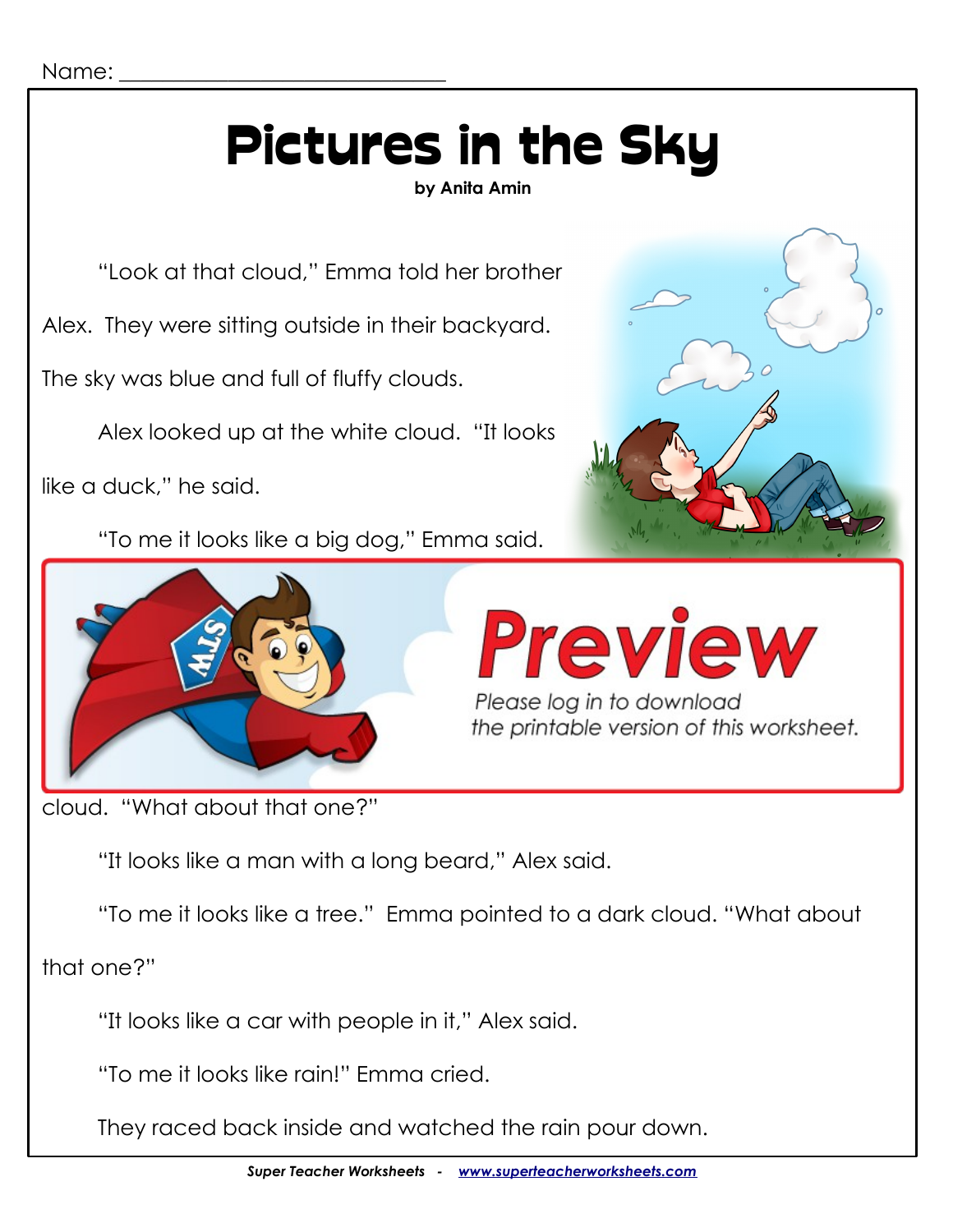## Pictures in the Sky

#### **by Anita Amin**

- **1.** Where does this story take place?
	- **a.** at the park
	- **b.** in Emma and Alex's house
	- **c.** on a grassy hill
	- **d.** in Emma and Alex's backyard



**2.** Alex saw a cloud that looked like an octopus. What did Emma think it looked like?



- **c.** on a Thursday night
- **d.** on a clear day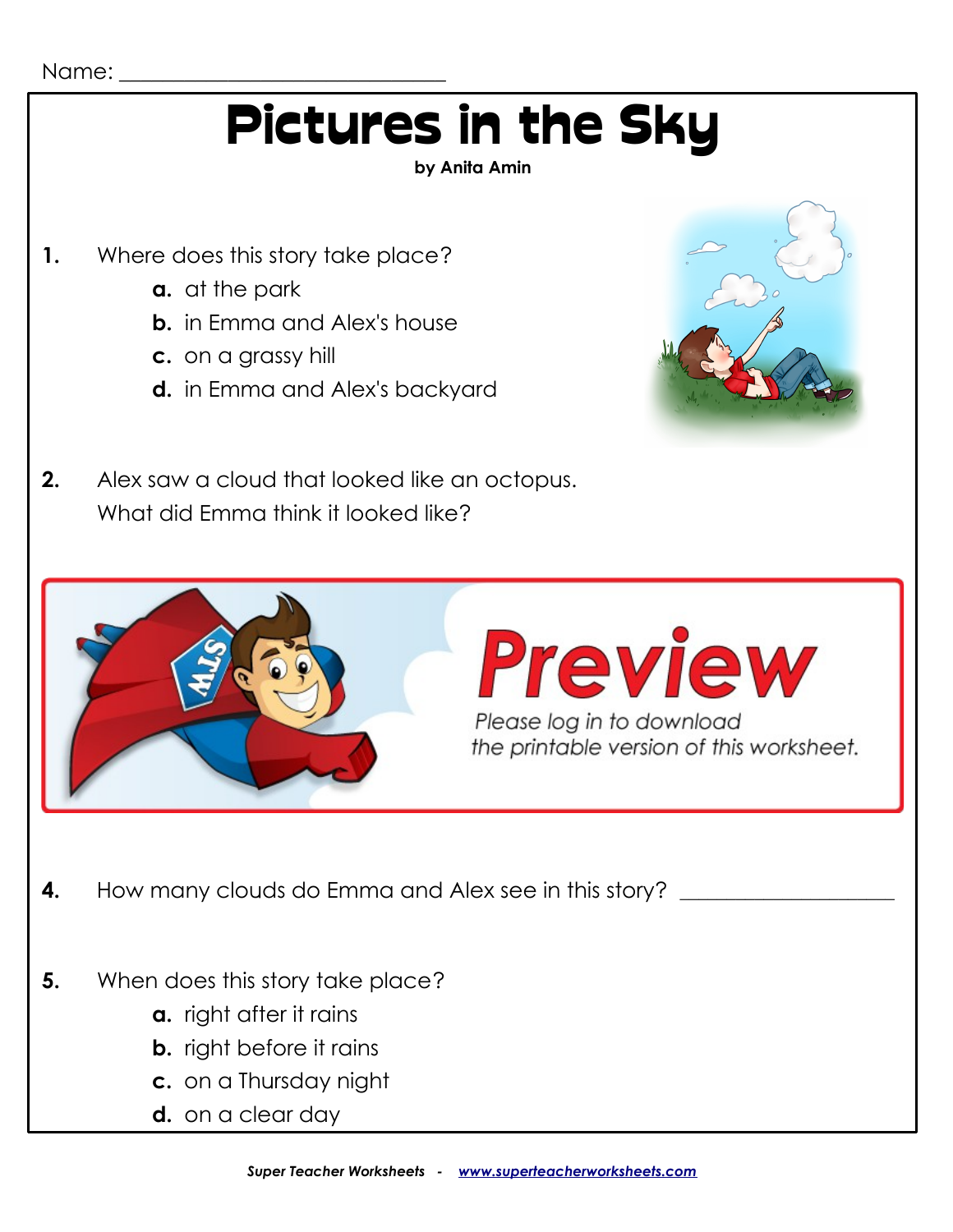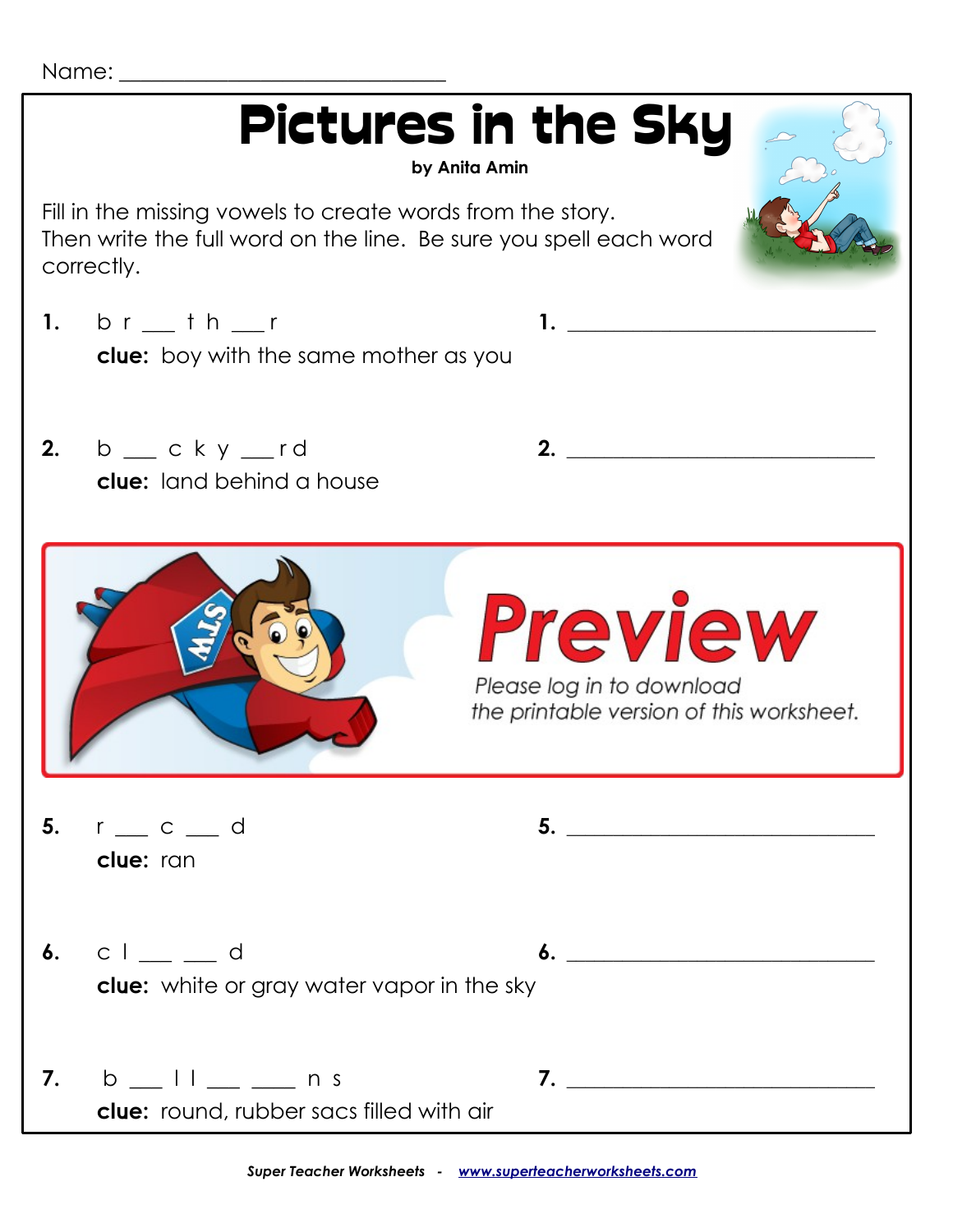

### Pictures in the Sky

**by Anita Amin**

- **1.** Where does this story take place? **d**
	- **a.** at the park
	- **b.** in Emma and Alex's house

**2.** Alex saw a cloud that looked like an octopus.

**3.** Which cloud was probably dark gray?

**c.** on a grassy hill



What did Emma think it looked like the state of the state of the state of the state of the state of the state o **a bunch of balloons**

**c.** on a Thursday night

**5.** When does this story take place? **b**

**d.** on a clear day

**b.** The cloud that looked like a man with a beard.

**4.** How many clouds do Emma and Alex see in this story? **four**

**c.** The contract of the contract of the contract of the contract of the contract of the contract of the contract of the contract of the contract of the contract of the contract of the contract of the contract of the contr

d. The cloud that looked like a car. The cloud that looked like a car. The car. The car. The car. The car. The c